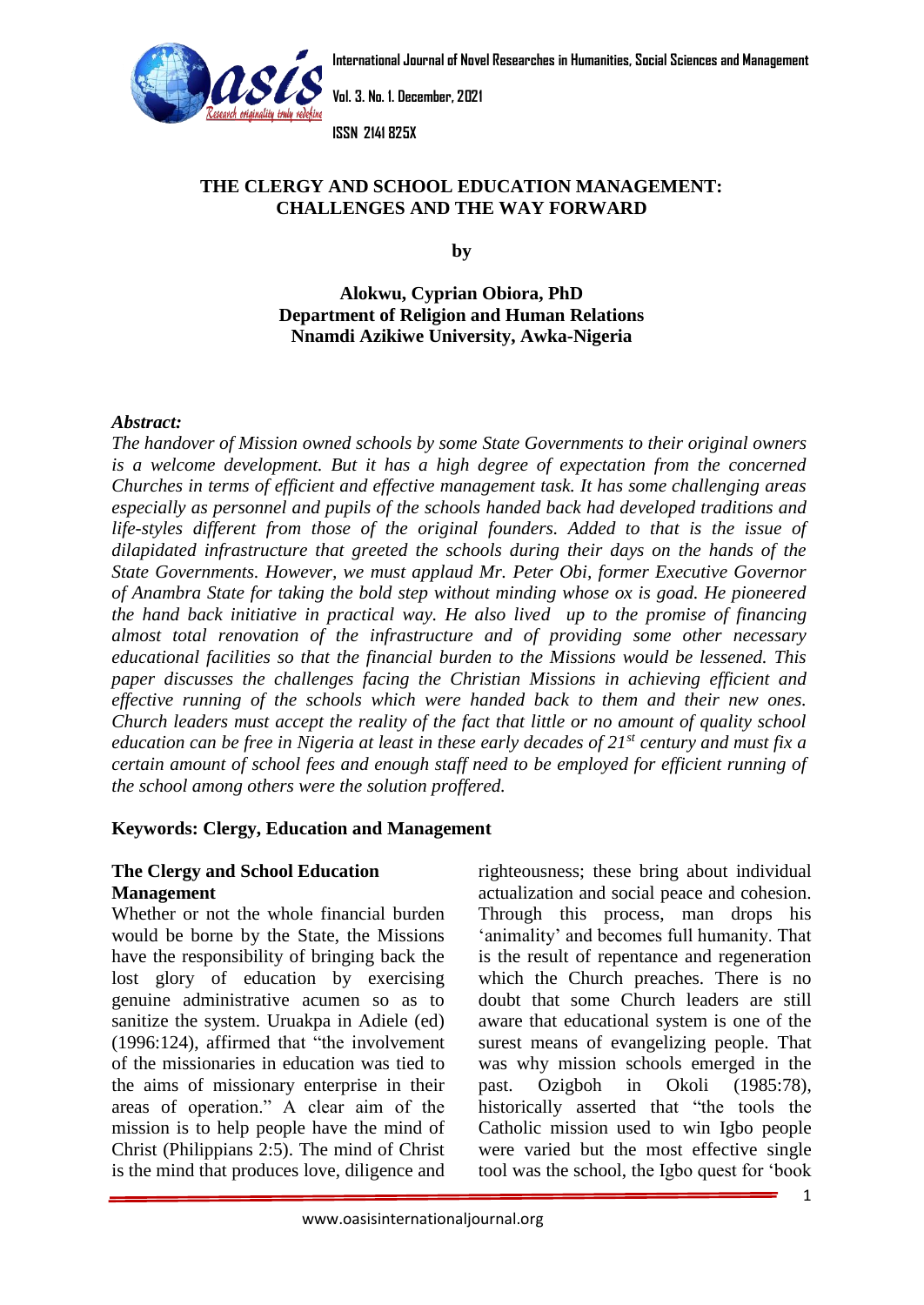knowledge' (ima akwukwo)." It is this quest that makes people settle down to imbibe any information they need for transformation. Through this quest, the child is ever ready not only to get useful information but most importantly, acquire skills that will make him or her useful member of the society. This makes school system one of the best and easiest ways of passing Christian message through to the children and the youth that have not yet developed hard skin for the gospel. School is a virile and viable ground for evangelization and we must hold on to this with vigour. However, it is one thing to get back schools from the states and another thing to meet the aspiration of the people that gingered the hand over exercise. Are the present day Church leaders capable of applying effective managerial strategies that led to the Missions tremendous achievements in the world of education yesteryears? What we do with present opportunity would answer the question. The Church, not the state, has the moral instrument to make education system a worthwhile venture for better Nigeria

The obvious fact is that the clergy as it were, have been positioned by their calling to be at the forefront of using Mission schools to reshape and enliven the education sector in our land. Success or failure of the clergy in this regard determines the future of this land. Christ is the hope of human glory and the clergy are not only the mouthpiece, but also the legs and hands of Christ. There lies the onus. But it is clear that an uninformed clergyman in issues of education development, can give little or nothing in this regard. In order for the Church to deliver faithful educational service to the glory of God and for the edification of the citizenry, there are certain roles which the Clergy as the Church's agents have to play in the administration of our school system. The question is, "must every Clergyman be a graduate of education administration or management?" No, but he has to learn some basic facts about school education development. However, a clergy

man who studied education administration or related course(s) has a comparative advantage in carrying out his functions as a school manager.

The clergy who is in-charge of a parish, as a stake holder in the management of the schools under his jurisdiction, has among others the following functions:

- **1. Ambassadorial Function:-** The clergyman is an ordained ambassador of Jesus Christ, he represents Christ especially in his area of operation. Apart from being an ambassador of Christ, he is the representative of the Bishop who is by law the proprietor of all Missionmanaged schools under his jurisdiction (Diocese). He represents the thoughts and person of the bishop whenever the latter is needed, but is absent. So, the clergyman is the "proprietor at hand" as far as the school under his parish is concerned.
- **2 Linking Pin Role:** He provides the needed communication link between the Church hierarchy and the schools in his parish as well as the parish council and the schools. He also links the school management with the Diocesan Education Board through which the schools of the concerned Mission link the state Ministry of Education and her relevant agencies.
- **3. Catalyst Role:** As a catalyst, he motivates and stimulates better schoolcommunity relations. He makes calls and prompt actions aimed at effective teaching-learning experiences. Church bulletins and announcements may serve as platforms in this regard apart from dedicating part of his time in addressing staff and students on some education related issues. Though it is expected that the school head shall go to the clergy (the manager) for necessary briefing on vital issues, the clergy man can also initiate meetings with the school head to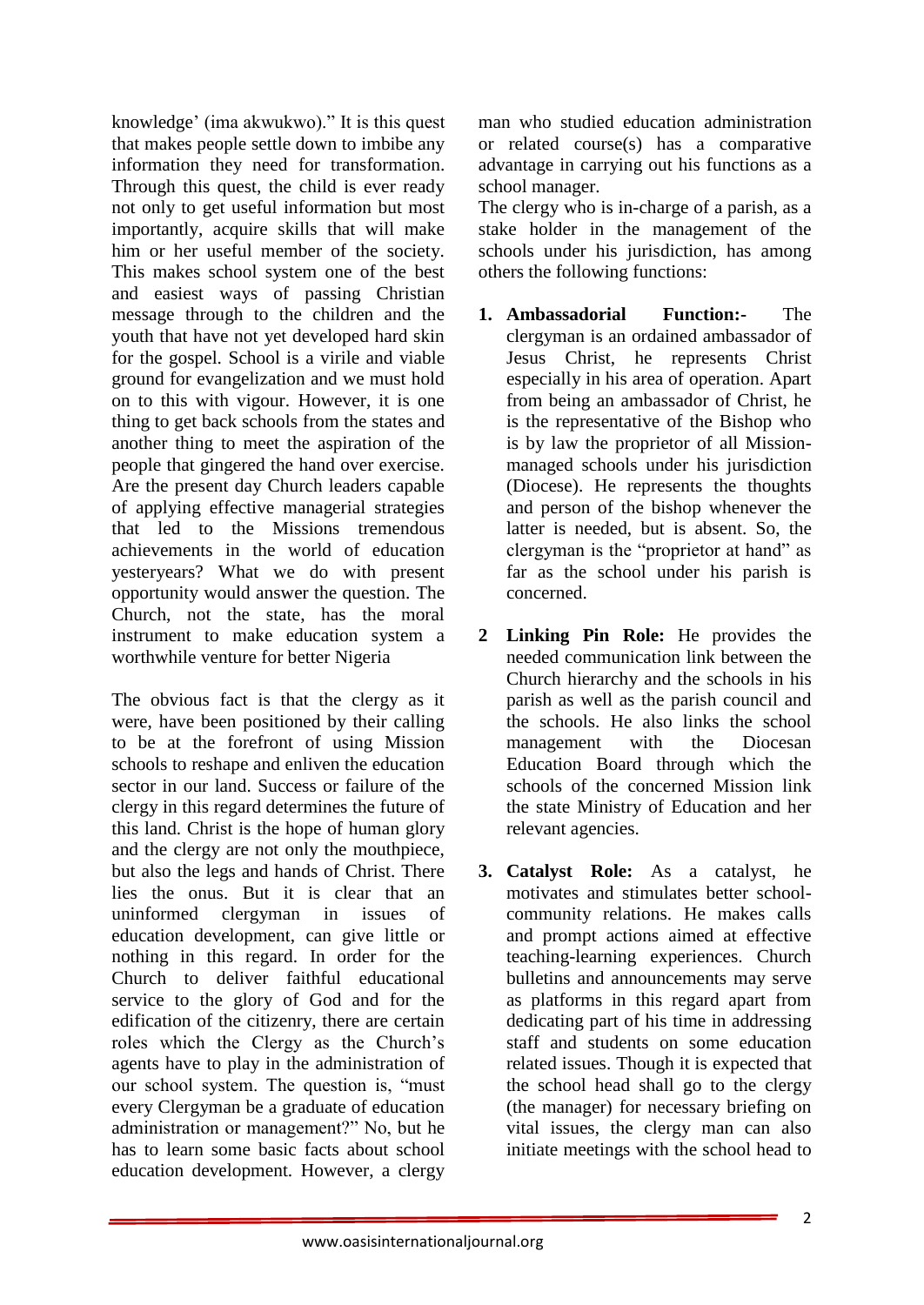ascertain about the needs and challenges of the concerned school.

- **4. Security Control Role:** Though the principal or the headmaster remains the chief security officer of any school they head, the clergyman is assumed to be one that would provide concrete and adequate security mechanism. He has to assist the school authority employ reliable and strong security apparatus. He should always evaluate the security system of schools under him and take necessary steps to ensure that maximum protection of life and property is achieved within the school community. Part of the security issue is to secure all landed properties of the school. Necessary land documents must be obtained, photocopied and kept intact with relevant offices. It is not an overstatement to assert that some school heads are unnecessarily secretive and often careless over security issues that need prompt and careful attention. The clergyman has to form the habit of making regular contacts with his school head to discuss issues and avoid security loopholes.
- **5. Advocate's Function:** The philosophy and goal of any school can be best interpreted by the proprietor and his representative(s). The clergyman is the representative of the bishop and should always function as a foremost advocate of the principles and vision of such school. It is his duty to counter any false allegations aimed at tarnishing the school's image. Dropping necessary information during church services about the concerned schools could help in countering the antics of false propagandists. Remember that an advocate is a kind of advertiser (marketer) whose duty is not only to present the good side of the product but also to ensure its demand and sustainability.
- **6. Pastoral Function:** The clergyman is first and foremost a pastor. The leadership of every school, the staff and pupils need pastoral care from their pastor. Counseling and prayer from the clergy go a long way in creating enabling and conducive school environment. The clergy in-charge of any parish owes pastoral visit as a duty to the staff and students of any school under his jurisdiction. He visits so as to encourage, advice and spiritually build the school community up through prayers and homilies. He needs also to delegate some of the priests and other ministers under him if he is occupied with some other duties.
- **7. Spiritual Director's Function:** This is related to but slightly different from his role as a pastor. In this case, he should ensure that moral and religious lessons and activities are properly carried out. He will make sure that proper religious literatures are available and used for the spiritual uplift of the staff and students. He can raise up travelling religious teachers to assist his regular workers and teachers in moral instruction classes. Some trained evangelists are desirous of being assigned to help in that ministry. The clergy will mobilize and utilize them for this purpose. Nnachi (2008:85), gave credit to this by observing that "a great deal of caution is given to the youths in course of moral instructions." The clergyman has to direct the spiritual affairs of the school with zeal and vigour, both directly and indirectly. Spiritual tone of any school is the foundation for its moral and academic excellence. Sound moral germinates and flourishes better in a very good spiritual ground; this enhances academic performance and societal re-engineering.
- **8. Supervisor's Role:** Ogbonna and Afiamagbon in Anukam and Okunamiri (ed) (2008:272), observed that "advancement in technology and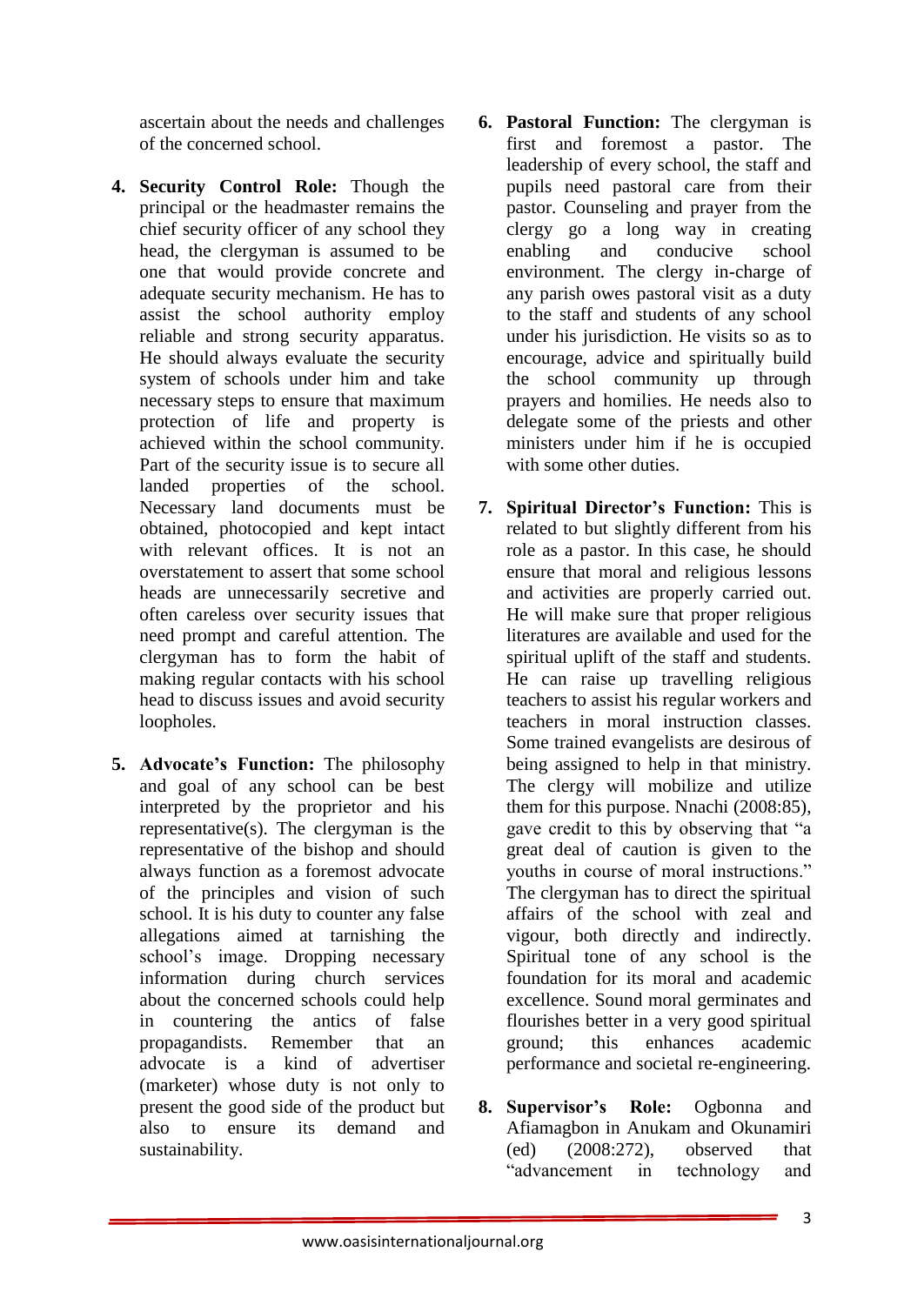diversified curriculum vis-a-vis the cry over fallen standards call for close Supervisory efforts to enhance performance". This supports the idea that supervision is needed so as to avoid wastage in education. Okunamiri (2009:109), said that "educational wastage implies inefficient use of educational resources." There is need to checkmate the causes of educational wastage through supervision. The Clergy may not be a modern professional education supervisor, but his general knowledge as a manager of human and material resources in the Church setting gives him some kind of advantage in this case. A visit to the school by the clergy with the aim of having first hand information on some aspects of the school's life is a kind of supervision. Whatever useful advice he offers in that regard goes a long way in enhancing educational service delivery. There is need also for the clergy to often visit the school in his area of jurisdiction with the single objective of encouraging the headmaster or the principal to stimulate regular supervision exercise within the school. This is an indirect way of enhancing the achievement of the desired goal which is the main objective of supervision. The aura that goes with a respected clergyman helps to make his supervisory role to be very effective and useful.

**9. Fund Mobilizer's Role:-** 'Good soup na moni make am' is a Nigerian parlance that indicates that every good project needs money. Nnaemeka (2009:34), opined that "education is capital intensive and needs adequate funding". No one particular stakeholder is capable of funding the needs of education or even a school. Funds are needed from proprietors, parents and other stakeholders in order to make meaningful progress. Nwuzor, Igboabuchi and Ilorah (1998:40), reported that "financial constraints

forced Christian Missions to temporarily close down some of their schools. For example, RCM primary school in Lagos got closed down between 1873 and 1912". To avert that kind of situation or even the state of having no financial muscle to renovate or replace dilapidating structures, there is the need for the Church to provide funds for the upkeep of her schools. The clergy is the leader that would mobilize men and women of goodwill and organizations to raise such funds. He must not leave the issue of fund raising to the school heads alone, but shall rather champion it. There is every likelihood that most people will oblige to the requests made by the clergy than those made by lay people for fund raising.

- **10. Bank Account Signatory:-** The clergyman that represents the proprietor (Bishop) shall be the principal signatory (directly by himself or indirectly through his subordinate(s)) to all accounts of the schools under his jurisdiction. This is in order to ensure prudent use of money. Security of any amount raised for the running and development of the school is best assured when an ordained minister is incharge of it. He shall also monitor the use of any amount being handled by the school head for certain immediate needs. Dioceses or Missions that have Diocesan Bishops and General-Overseers as the principal signatories to their schools' accounts have to revisit their stand and revert to the system that would empower school managers in this regard. This makes for better school administration. The Bishop has other enormous responsibilities to attend to; his clergymen can and shall represent him in the business of school administration.
- **11. Project Manager's Function:-** The school may embark on some projects as classroom blocks, water, library block,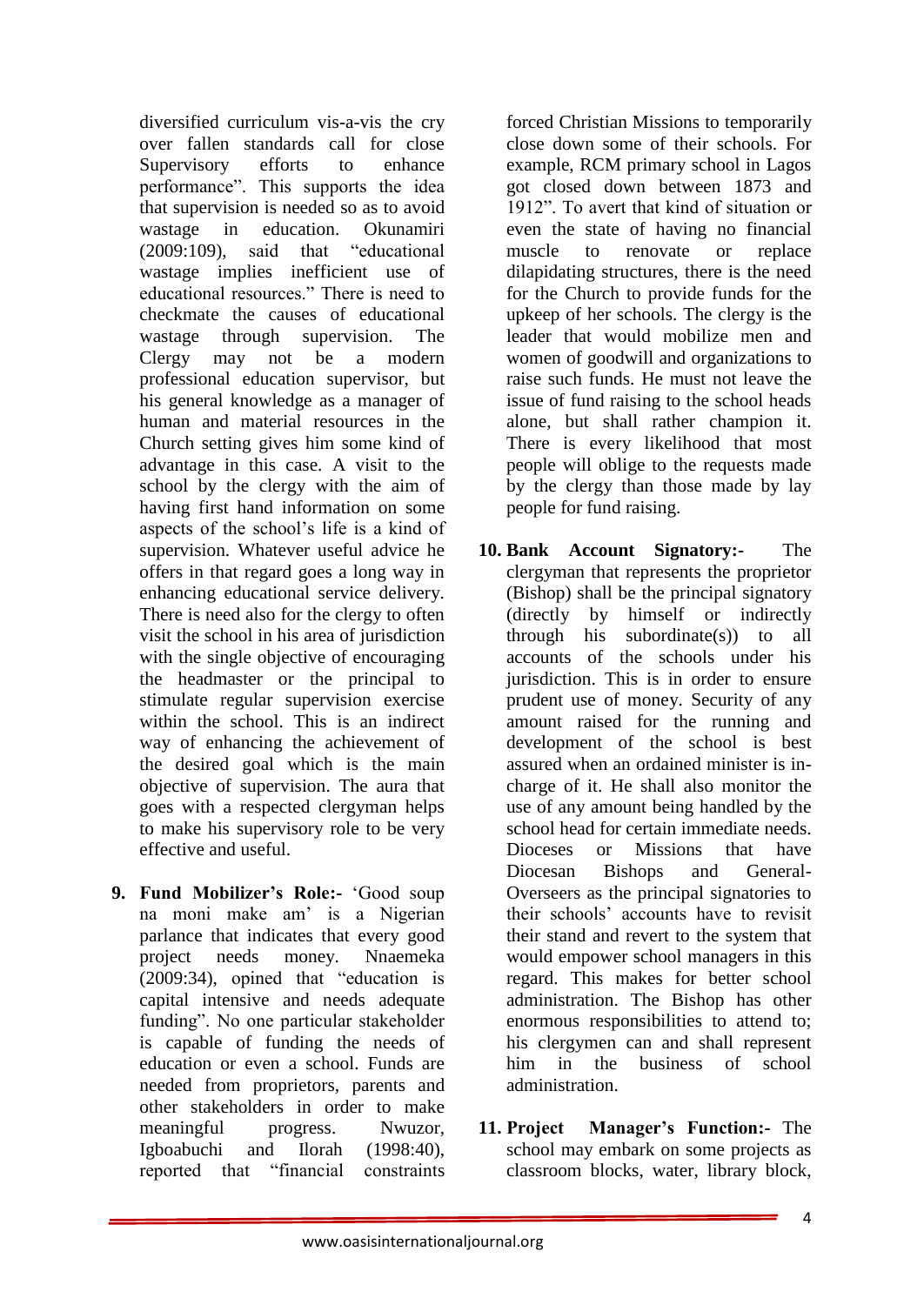toilet facility project, laboratory block or even renovation works. No matter the source of the funding of any of such projects, the clergy shall act as the project manager. In collaboration with the school head and the project committee, he shall ensure that such projects are carried out religiously and in conformity with the approved specifications. It is a sign of irresponsibility for a clergyman who is a school manager not to monitor progress of work of any project in the school under him no matter who the financier(s) or benefactor(s) are. His regular presence and encouragement have a lot of message for the executors of the project; that can eliminate waste and promote efficiency.

- **12. Conflict Resolution Role:-** It is primarily the duty of the clergy incharge of any school to ensure that conflicts between school head and staff members are resolved amicably. He should make efforts to ensure that peace is brokered between one individual and another that have some issues. Peace is a necessary ingredient for the growth and development of any organization. The clergy shall make every effort to see that peace reigns among individuals under his spiritual directorship, by putting in place enduring conflict resolution machinery. Unresolved conflicts can retard not only the academic progress but the general tone of the school also. Ideal learning environment cannot be sustained in any school where rancor and malice reign among the staff. The clergyman as the harbinger of the gospel of peace shall diligently make efforts to ensure that school(s) under him thrives in peaceful environment.
- **13. Disciplinarian Role:** Eneasator and Azubike (2009:155), stated that "indiscipline prevails in a situation where there is disorderliness, lack of control, anarchy and chaos. In such

situation punishment is used to sanitize the system." This implies that where there is no provision for discipline, sanity cannot be achieved. The clergyman shall ensure that discipline is strictly maintained in the schools he oversees. He should caution erring staff members and can recommend necessary punishment(s) against unrepentant staff members to the bishop, through Diocesan Education Officers. Discipline is the core reason for Mission schools, especially, for the hand back of schools by the state Governments. Absence of discipline among staff and students in Mission managed schools means total failure of the Church in school management. We will not only pray for the will of God to be done, but will also act to enforce the will of God among those under our administrative purview. All necessary and just means of instilling discipline in our schools have to be applied against incorrigible indiscipline staff members and pupils. Jesus Christ practically taught us to do that whenever necessary (John 2:13-16). The school head and the teachers should be encouraged to apply corporal punishment on erring students whenever it is necessary. It behooves agents of the Church to apply biblical approved disciplinary measures so as to help instill discipline in our schools. No church school leadership shall abhor use of cane or any other related punishment. This is biblical and culturally African; our schools shall apply this with caution to the glory of God.

Maxwell (2002:771), quoted Abraham Lincoln as saying that "…a good example is worth more than ten thousand appealing sermons." The clergy ought to be a shining example worthy of emulation by all. He shall try to influence the staff and students of the school(s) under him for better.

## **14. Facilitating Staff Employment/**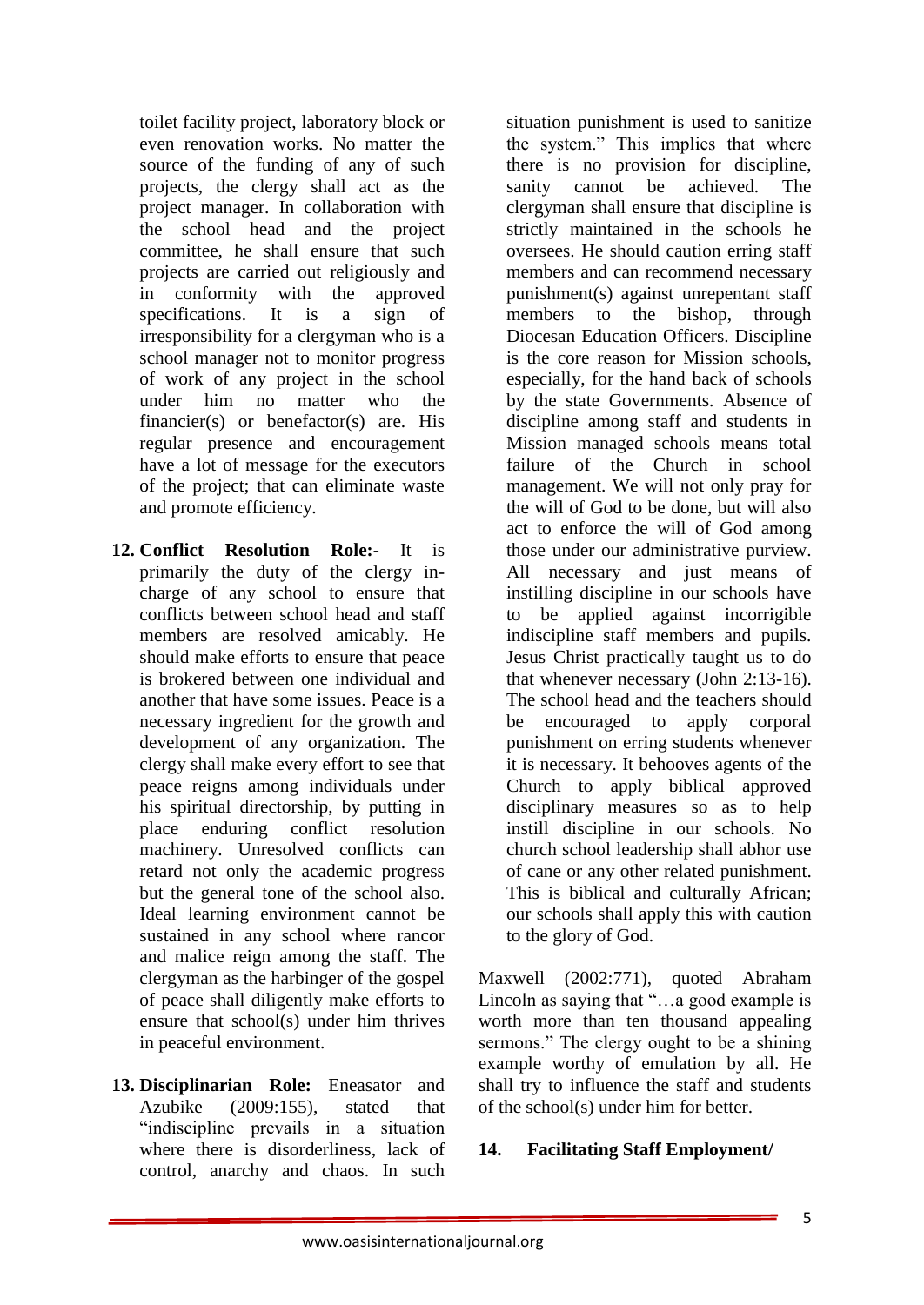**Postings:** It is an open secret that schools in most states of Nigeria lack adequate number of teaching staff. Ajobiewe (2008:8), cried out by saying that "most of our schools are short staffed, particularly in core subject areas. Teacher's work load is heavy with over 20 periods per week." It is certain that if Ajobiewe's research was to cover between January 2015 and August, 2016, he could have discovered that there are some teachers who have over 30 periods a week as their workload. This ugly situation does not support quality assurance. The clergy as a Mission school manager has to join in the bid to have enough teachers in schools under their jurisdiction. Where this is not feasible, they have to help the concerned schools employ those that are today called "P.T.A. teachers". Any trained teacher who is knowledgeable in his area of specialization can deliver whether he is a state or Mission employee. The present State-Mission school management partnership cannot meet the need to revitalize education in our land if the churches fail to augment the numerical strength of qualified and skillful teachers, at least for the first ten years of the partnership. Managers of newly established Mission schools must not play with the issue of employing adequate number of trained and qualified teachers.

There are other roles which the clergymen may be required to play, but some of which are not universal in nature but are very important as they arise.

It must be noted that it is not wise for the Mission schools to pretend that there is no need for parents to bear substantial cost of the financial burden of the education of their children. States may continue to engage in their political deception of free education, but church leaders must accept the reality of the fact that little or no amount of quality school education can be free in Nigeria at least in these early decades of  $21<sup>st</sup>$  century. Fees have to be fixed based on economic realities on ground without neglecting

financial needs of the schools. Though Mission schools ought not to be moneymaking enterprises but they must not be starved of funds. Parents have to pay some substantial amount to support the education of their children and wards in Mission schools.

## **Conclusion**

The task ahead is not a mean one, but the clergy have been endowed with authority and grace to tackle them head on. All we need to do is to become transformational leaders, who would always strive to promptly translate good ideas into good actions. Let us understand that the hand back of schools to their original owners has created an interesting and healthy competition in the education industry. We have to rise up to the challenge before achieving "the man of the moment status" we deserve. All eyes are on Christian Missions as par restoring the lost glory of school education in our land. And I believe we can do it; we will make the needed difference and record optimal achievement, to the glory of God. Let us be focused, rugged and dogged, and provide our nation with the education that will produce great men and women of our dream.

# **Bibliography**

- Adiele ed. (1996). *The Niger Mission: Origin, Growth and Impact 1857- 1995*. Aba: Isaeco
- Ajiobiewe, J.A. (2008). Motivating the Nigerian Secondary School Personnel for Quality Secondary Education. Paper delivered in the in the 51st Annual National Congress of ANCOPSS held in April at Ado-Ekiti.
- Anukam, I..L., Okunamiri, P.O. & Ogbonna ed. (2008). *Basic Text on Educational Management.* Umuahia: Chinashop.